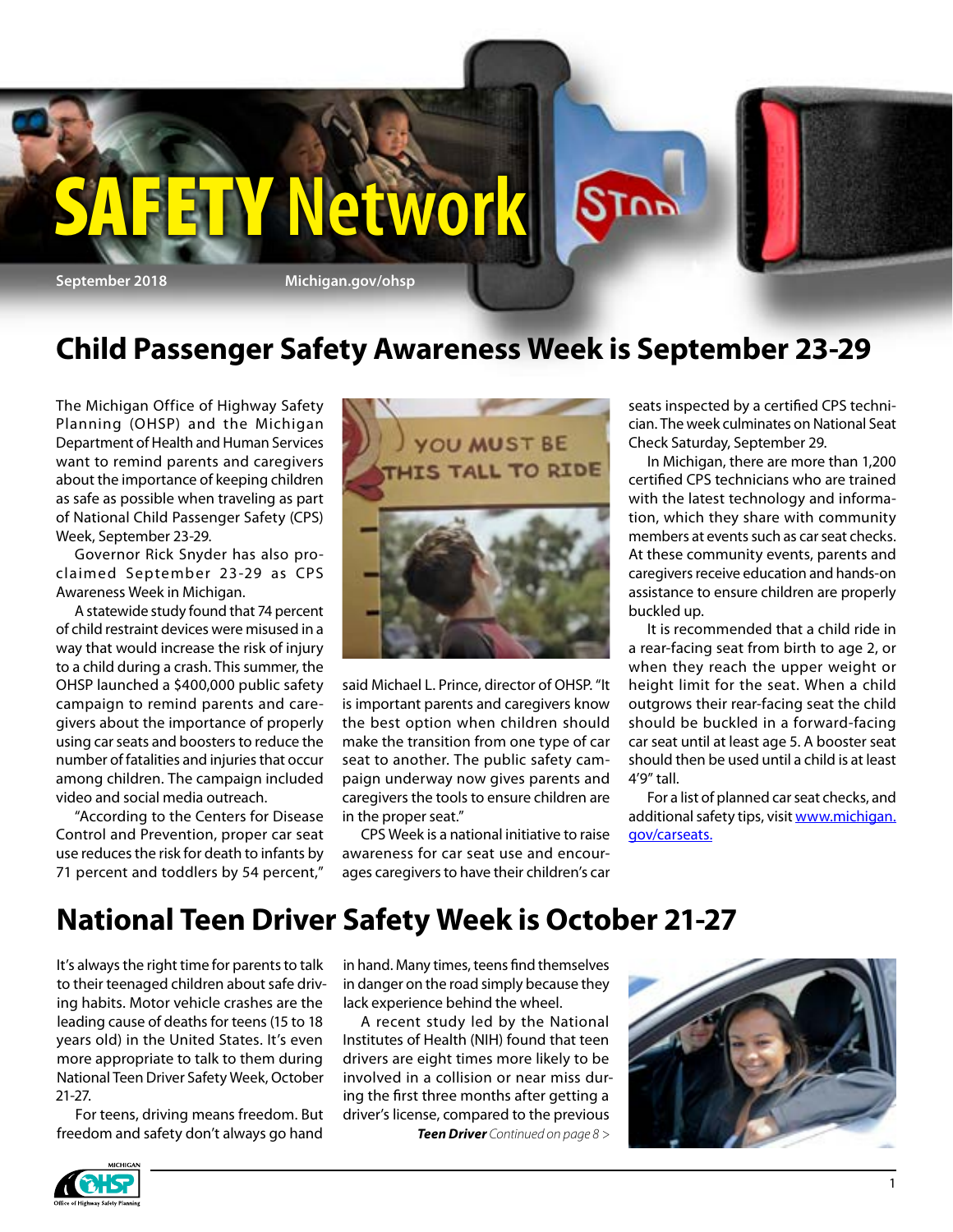## SAFETY **Network**



## **An important reminder: Don't Veer for Deer**

Vehicle-deer crashes in Michigan are a year-round problem, but especially so in the fall and winter. Over the last five years, there have been about 48,000 reported vehicle-deer crashes per year, with more than 40 percent of those crashes occurring in October, November, and December.

In 2017, there were 16 fatal deer-vehicle crashes that resulted in 17 fatalities. An additional 93 people suffered serious injury. And according to State Farm Insurance, the average deer-vehicle crash results in insurance claims of more than \$4,100.

Seat belts are your best defense in any collision. Be aware, awake and sober while driving and be especially alert at dawn and dusk, when deer tend to be more active. If a crash is unavoidable, don't swerve. Brake firmly, hold onto your steering wheel, and stay in your lane. Hitting the deer is often the safest action you can take.

If you are riding a motorcycle, slow down. Decreasing your speed gives you more time to spot an animal and react.

You should also cover your brakes to reduce reaction time and if you are riding

**AVERAGE DEER-VEHICLE CRASH PER YEAR OVER 2013-2017**



in a group, spread out the riders in a staggered formation. That way, if one rider hits a deer, it will lessen the chance that other riders will be involved.

From 2013–2017, two-thirds of motorists killed in deer-vehicle crashes were motorcyclists.

Don't veer for deer!



### **GHSA annual meeting held in Atlanta**

Darrin Grondel, the director of the Washington Traffic Safety Commission, was elected chair of the Governor's Highway Safety Association (GHSA) at this year's annual meeting. The meeting, *Joining Forces to Get to Zero: Partnerships in Traffic Safety*, was held in Atlanta at the end of August.

More than 600 highway safety professionals attended the four-day event. Speakers included National High Traffic Safety Administration (NHTSA) Deputy Administrator Heidi King, Insurance



*The National Association of Women Highway Safety Leaders (NAWHSL) President Kay Brodbeck, NAWHSL Michigan State Representative Alicia Sledge, and OHSP Director Michael Prince at the GHSA meeting.*

Institute for High Safety President David Harkey, and Highway Safety North Principal Dr. Jim Hedlund.

Michigan took center stage during one of the meeting workshops as Lt. Jim Flegel and Sgt. Jim Janes presented on the state's roadside drug testing pilot program. The workshop detailed Michigan's findings as well as discussed the role of Drug Recognition Experts (DRE) play in the program and the potential legal implications. The roadside testing pilot program was also discussed at the 2018 Michigan Traffic Safety Summit.

In total, there were 15 workshops at the GHSA meeting, six general sessions, and the presentation of the Highway Safety Awards.

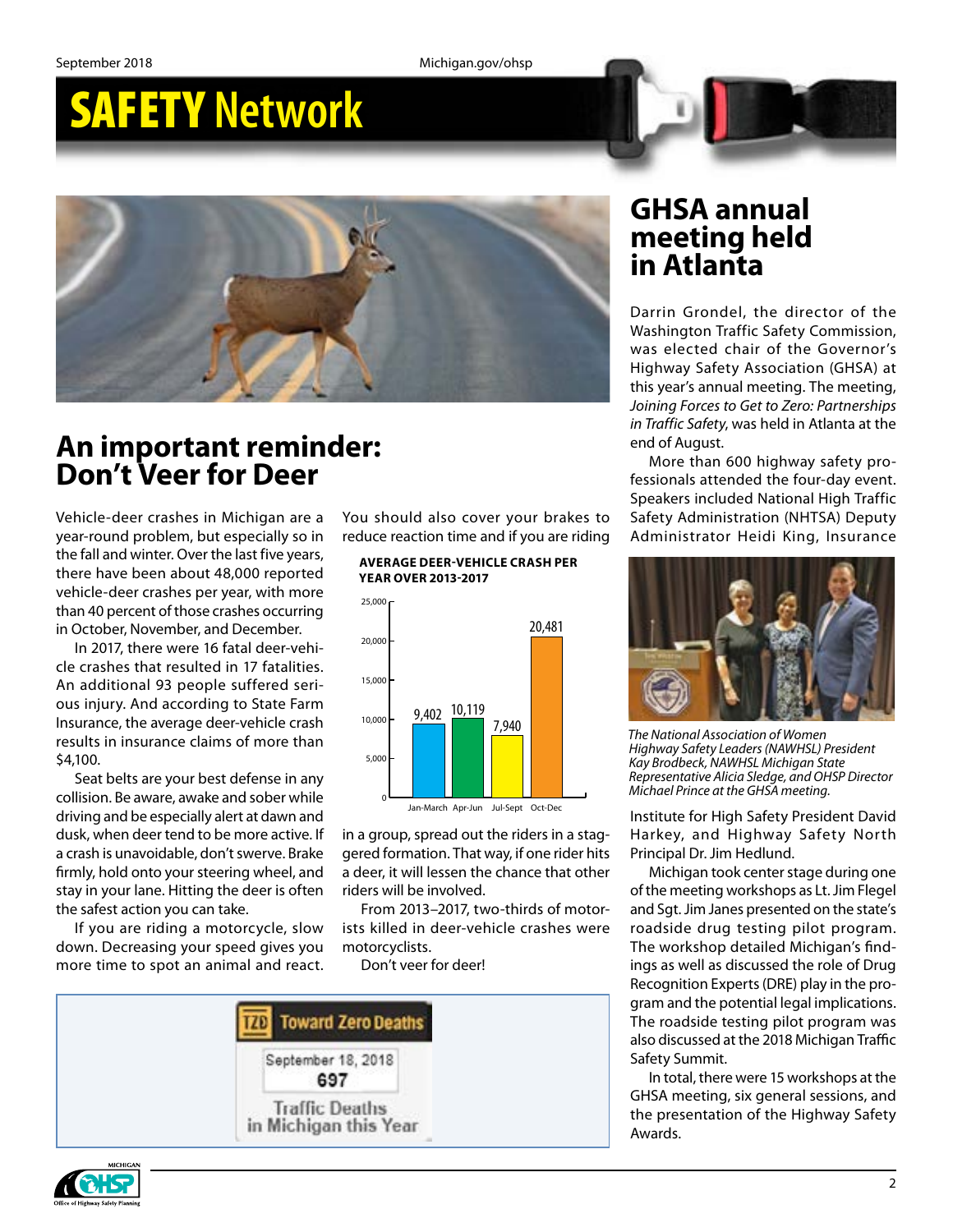## SAFETY **Network**



*Former WILX reporter Marcus Dash interviews Sgt. Michael McDonald for a story on the* Drive Sober or Get Pulled Over *campaign at a Lansing media event.*

## **Drive Sober campaign ends, will start again**

The final mobilization of Fiscal Year 2018, *Drive Sober or Get Pulled Over*, ran from August 17 to September 3, including the Labor Day holiday. Preliminary data from the Criminal Justice Information Center (CJIC) shows there were 11 fatal crashes resulting in 11 fatalities during the holiday weekend. In 2017, there were 15 fatalities over the same time.

Prior to the start of the mobilization, the OHSP hosted media events in Lansing and Grand Blanc, where reporters got the chance to wear goggles that simulate a variety of impairment levels. The OHSP also produced a video featuring F/Lt. Mike Shaw talking to people about how alcohol affects their body. That video had a reach of more than 585,000 on Facebook.

A total of 359 people died in 320 alcohol-involved traffic crashes in Michigan in 2017 – the highest number of fatalities from alcohol-involved crashes since 2006. During last year's *Drive Sober or Get Pulled Over* enforcement, officers arrested 310 motorists, of which 62 were charged under the state's high blood alcohol concentration (BAC) law with a BAC of .17 or higher.

The next *Drive Sober of Get Pulled Over* mobilization will run from October 18-31, and is the first mobilization of Fiscal Year 2019.

### **Steudle announces retirement from MDOT**



D e partment of Transportation (MDOT) Director Kirk Steudle announced his retirement effective October 31, 2018. Steudle has been

Longtime Michigan

the department's director

since 2006 and has been with the MDOT for 31 years.

"Kirk has been an outstanding department leader, making MDOT a model for other states to emulate, but also as a leader in advance vehicle technology that has helped make Michigan the mobility capital of the world," Governor Rick Snyder said in a statement. "Kirk is known around the world as a mobility rockstar – and that's something he and all of Michigan should be proud of."

Governor Snyder has not yet decided on an interim or permanent replacement. **MDOT NAMES NEW COO AND CHIEF ENGINEER**

The MDOT has named Tony Kratofil chief operations officer (COO) and chief engineer. Kratofil takes over for Mark Van Port Fleet, who is now MDOT's senior chief deputy director.

Prior to being named COO, Kratofil was the head of MDOT's Metro Region, covering Wayne, Oakland, and Macomb counties. He has been with the MDOT for the last 26 years.

Kratofil has been a key figure behind



many innovative efforts to increase diversity and inclusion within MDOT, including the development of MDOT's Small Business Program, advancement of the proposed On-the-job

*Tony Kratofil*

Training Voluntary Inventive Program, creation of the I-94 Modernization Project's Small Business Program initiative, and bringing the United States Department of Transportation Bonding Education Program to Michigan.

Kratofil has a Bachelor of Science from the University of Michigan and a Master of Science in administration from Central Michigan University. He is a licensed professional engineer in the state of Michigan.



*OHSP Director Michael L. Prince honors recently retired commissioner Tari Muniz with a plaque commemorating her commitment and dedication to the Governor's Traffic Safety Advisory Commission.*

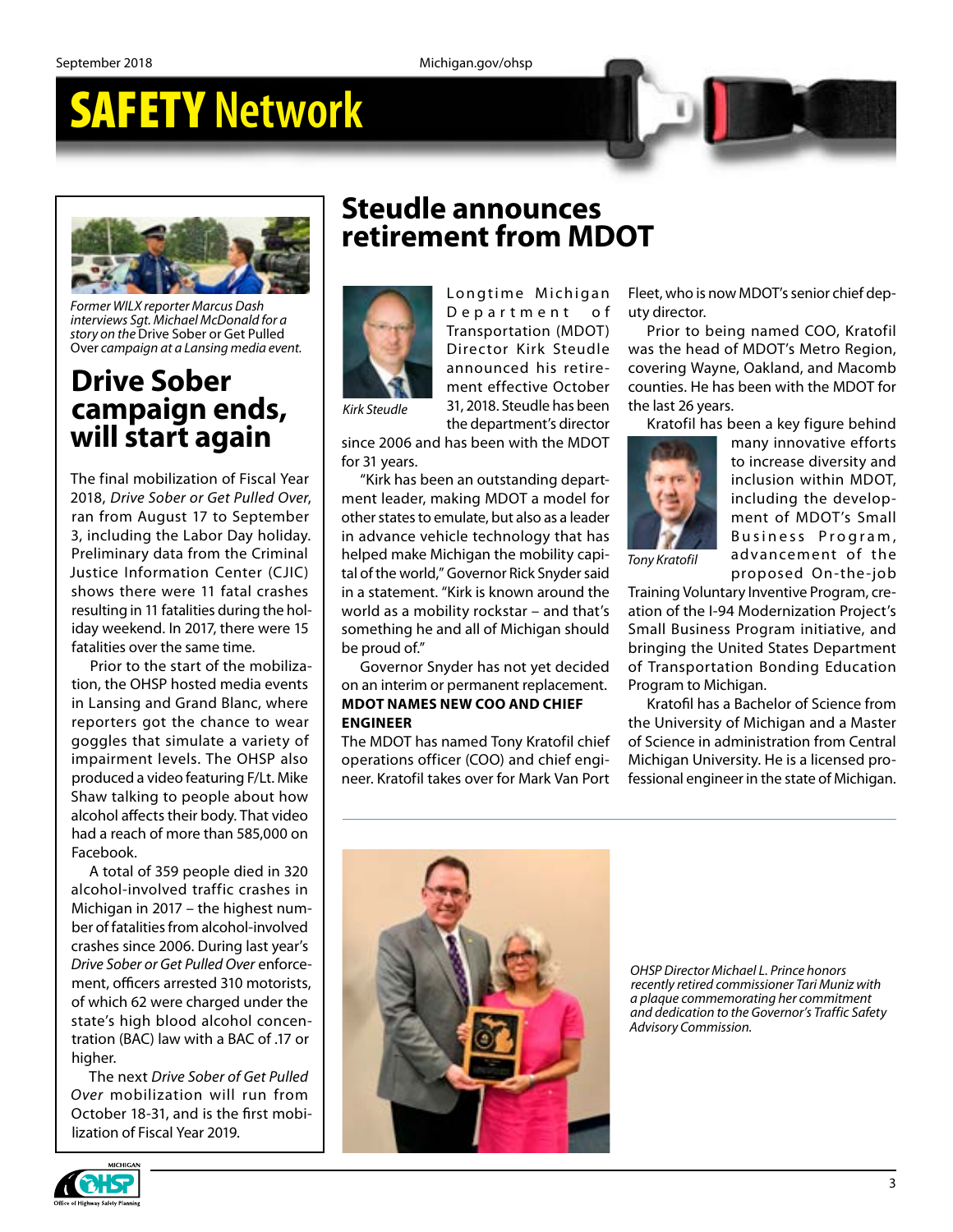# SAFETY **Network**

## **Opioids behind the wheel: not what the doctor ordered**

*By Kinga Canike and Kenneth Stecker*

Opioid use, both legal or not, is spilling over onto Michigan roads and creating a public safety threat to motorists. As opioid use has increased in our state, so have the dangers they pose on the road because of their potential to impair one's ability to safely operate a vehicle.

Like many other states, Michigan has seen a surge in opioid use in recent years. In 2017, Michigan doctors wrote out 9.7 million prescriptions for opioid drugs**<sup>1</sup>** . That amounts to 1.2 billion units of opioids enough to give every Michigan resident about 127 opioid pills.<sup>2</sup>

State data also shows that opioids are prescribed at a higher rate than any other drug category. Between 2012 and 2017, 7.5 million Michigan residents were prescribed a controlled substance. That is almost three-quarters of the state population. Of those 7.5 million residents with prescriptions, 85 percent were prescribed at least one opioid medication.**<sup>3</sup>**

In addition to people having more access to prescription opioids, more of us are getting behind the wheel after using potentially impairing drugs, including prescription opioids. In 2015, the NHTSA issued results of its latest National Roadside Survey (NRS). The survey was conducted in 48 states to test for the prevalence of alcohol and/or drug use (illegal and legal) in drivers.<sup>4</sup>

The 2013-2014 NRS showed a decreasing trend in alcohol use in drivers. Only 1.5 percent of nighttime weekend drivers had breath alcohol concentrations (BrAC) of .08 grams per 210 liters of blood or higher. That is an 80 percent drop from 1973, the first year the NHTSA conducted the study.**<sup>5</sup>**

*5 Id.*



However, the NRS revealed a different trend for drug use in drivers. The survey focused on drugs that can impair driving ability, including prescription and overthe-counter medications. Drivers testing positive for medications went up from 3.9 percent in 2007 to 4.9 percent in 2013- 2014. Overall drug use in drivers increased from 12.4 percent in 2007 to 15.1 percent in 2013-2014.**<sup>6</sup>**

In addition to the NRS, the NHTSA also tracks national data on drug use in drivers killed in car crashes. It is called the Fatality Analysis Reporting System (FARS). In 2016, FARS data revealed that 54.3 percent of fatally-injured drivers were tested for drugs. Of those tested, 10.7 percent were known to have been positive for opioids. The most frequent opioids found in these drivers were oxycodone (OxyContin), hydrocodone (Vicodin), morphine, fentanyl, and methadone. Furthermore, opioid-positive fatally injured drivers went up from 679 or 17 percent in 2006 to 1,064 or 19.7 percent in 2016.**<sup>7</sup>**

Opioids, also commonly referred to as opiates, are natural or synthetic chemicals that interact with opioid receptors on nerve cells, releasing chemicals in the body. This interaction is what makes opioids very effective at pain management, the primary reason doctors prescribe them. Other side effects of opioid use include euphoria, drowsiness, and sedation. Examples of opioids include heroin, morphine, codeine, oxycodone (OxyContin), hydrocodone (Vicodin), fentanyl, methadone, and buprenorphine (Suboxone).

Law enforcement and prosecutors face many challenges when dealing with drugged driving cases, including those dealing with prescription opioids. Some of these challenges are related to how the public perceives the issue of drugged

*6 Id.*

driving. Some of these perceptions are as follows:

- That drugged driving is not a crime;
- That drugs, especially prescription medication and medical marijuana, make people better drivers;
- That there is no law prohibiting drugged driving; and
- That police cannot detect and arrest them if their driving is impaired due to ingesting a drug or drugs

In Michigan, two programs are training officers and prosecutors to more effectively deal with the issue of drugged driving. These programs, which were developed by the NHTSA, are Advanced Roadside Impaired Driving Enforcement (ARIDE) and the Drug Evaluation and Classification (DEC) Program.

ARIDE teaches officers general knowledge on drug impairment. During this two-day training, officers must show that they are proficient in administering Standardized Field Sobriety Tests (SFSTs). The focus is on recognizing drug impairment so that an officer knows when to call in an expert for an additional investigation.**<sup>8</sup>**

That expert would be a DRE, an officer with advanced training in drug impairment. These officers must successfully pass the DEC Program, which involves two weeks of classroom studies followed by

*Opioids Continued on page 5 >*



*8 http://www.decp.org/training/*

*<sup>1 &</sup>quot;See trend of opioid prescriptions in your Michigan county," Julie Mack, published June 4, 2018, MLive.*

*<sup>2</sup> Id.*

*<sup>3</sup> Id.*

*<sup>4</sup> Berning, A., Compton, R., and Wochinger, K.,* Results of the 2013-2014 National Roadside Survey of Alcohol and Drug Use by Drivers *(NHTSA February 2015).*

*<sup>7</sup> Hedlund, J., Drug-Impaired Driving: Marijuana and Opioids Raise Critical Issues for States (GHSA May 2018) [https://www.ghsa.org/resources/DUID18.](https://www.ghsa.org/resources/DUID18)*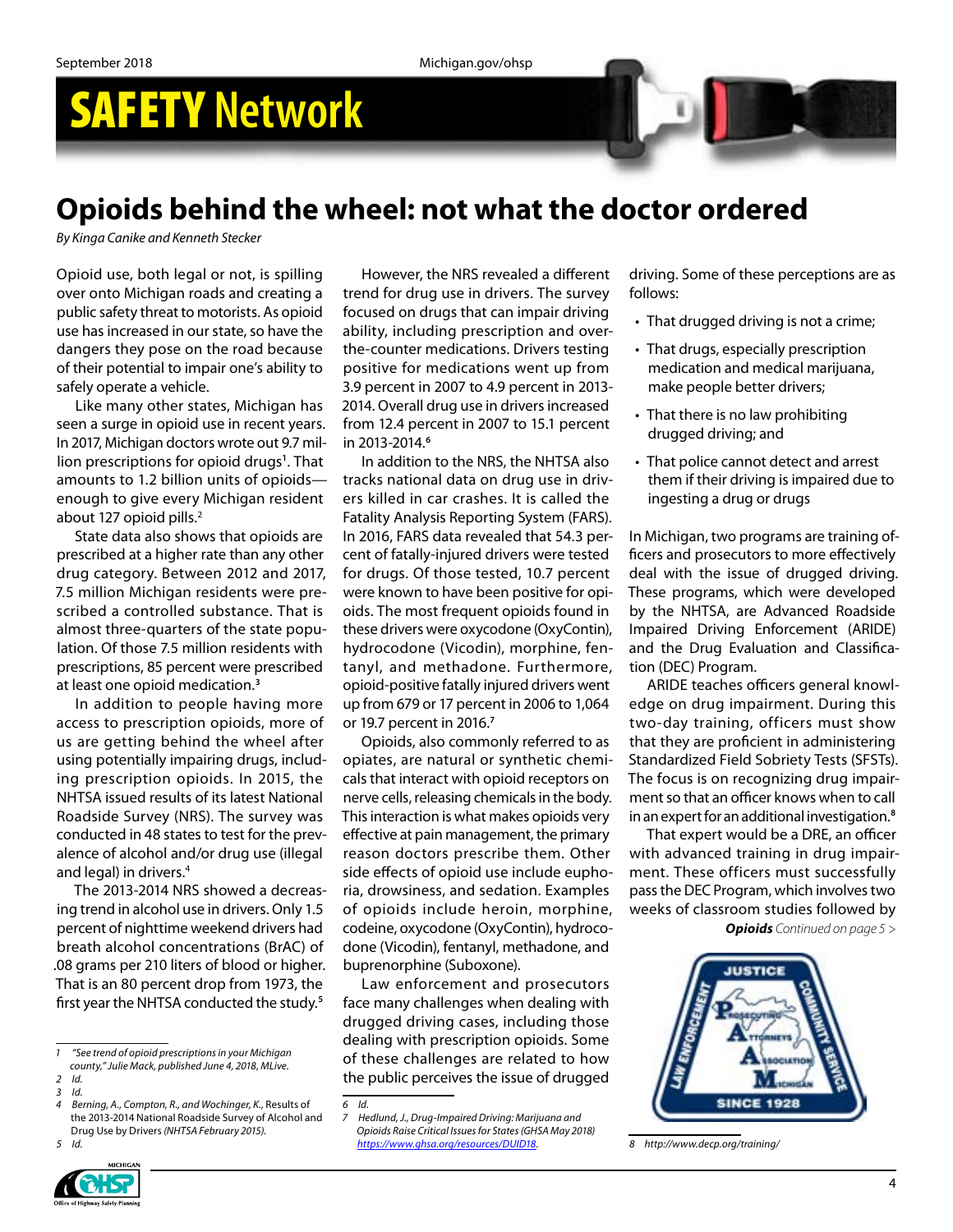## SAFETY **Network**

#### *Opioids Continued from page 4 >*

one week of hands-on training on individuals who have ingested drugs. DRE officers are trained to conduct a 12-step evaluation to determine whether an individual is impaired by drugs and what category of drug or drugs is causing that impairment.9 Currently, there are approximately 137 DRE-trained officers in Michigan. Thirty eight prosecutors have also attended the two-week school in order to better present drugged driving cases to a jury.

DRE officers are trained to recognize impairment of drugs that can affect the central nervous system and impair a person's normal faculties. In the DRE world, these drugs are broken down into seven drug categories. All opioids, including those prescribed by a doctor, fall under the Narcotic Analgesics drug category. Signs that DREs look for in drivers impaired by these drugs include some of the following indicators:

- Depressed reflexes
- Droopy eyelids
- Drowsiness
- Dry mouth
- Facial itching
- Inability to concentrate **ND STRATEGIES**
- Slow, low, raspy speech
- **•** Slow, low, raspy speech<br>• Slow deliberate movements<sup>10</sup>

In Michigan, taking a drug that was prescribed by a doctor is not a defense to an impaired driving charge. Under our law, driving while impaired by a prescription opioid may be charged either under the Operating While Intoxicated [MCL 257.625(1)] or Operating While Visibly Impaired [MCL 257.625(3)] statutes as an intoxicating substance. intoxicating substance. EXECTED 257.025(5) Statutes as an extended interacting substance. **GTSAC STRATEGIES G PROCESS T**<br>**T**<br>**P**<br>**T**<br>**P**<br>**P**<br>CL **GTSAC** s pre<br>se to<br>escrip<br>IMCL<br>(isibly was<br>fense<br>der<br>presc<br>er un<br>d [M no<br>at was<br>defens<br>a pre:<br>ated<br>ated<br>vile Vi that was<br>a defens<br>e. Under<br>by a pres<br>either u<br>icated [<br>While Vi<br>tatutes a<br>f impairr **P**<br>**C** Unity S(3)]<br>B<br>C<br>C '<br>nents<sup>10</sup><br>g that<br>ot a de<br>rge. U<sub>l</sub><br>ed eith<br>ed eith eme<br>drug<br>not<br>harg<br>ired<br>into<br>ing<br>i(3)] ntrate<br>beech<br>oven<br>a druis no<br>is no<br>paire<br>pharg<br>charg<br>le In

**for intoxicating substances under our law.**<br> **Reference, it is very important that officers**<br> **A** *I O https://ndga.org/wp-content/uploads/1033558* Therefore, it is very important that officers **C**<br> **C**<br> **C**<br> **C**<br> **C**<br> **C C**<br> **Example <b>D**<br> **Example 2**<br> **Example 2 OR AD STRATEG EI S MANAGEMENT** that officers **R**<br>**R**<br>**R**<br>**S**<br>**S**<br>COSS<br>**B**<br>**S**<br>COSS<br>**B**<br>**E** 

*9 Id. 10 https://ndaa.org/wp-content/uploads/1033558\_ DREMonograph\_FinalWEB.pdf*

do a thorough investigation and establish evidence of impairment in all three detection phases—vehicle in motion, personal contact, and pre-arrest screening. If the case goes to trial, officers must be prepared to explain to a jury why that individual was impaired due to their medication.

One of the best tools to deal with the issue of drugged driving now is to be trained to recognize this impairment so that these drivers can be stopped before they seriously injure or kill others. Drugged driving is a serious issue and unfortunately one that is not going away anytime soon. Law enforcement officers are at the forefront of the battle to keep our roads safe from impaired drivers.

*For more information on this article and PAAM training programs, contact Kenneth Stecker or Kinga Gorzelewski Canike, Traffic Safety Resource Prosecutors, at 517-334- 6060 or e-mail at steckerk@michigan.gov or gorzelewskik@michigan.gov. Please consult your prosecutor before adopting practices suggested by reports in this article. Discuss your practices that relate to this article with your commanding officers, police legal advisors, and the prosecuting attorney before changing your practice.* manding officers, police legal advisors, and 17,000 times and<br>prosecuting attorney before changing your 200 times. To<br>tice.<br>24TH ANNUAL MICHIGAN TRAF practices that relate to this article with your<br>commanding officers, police legal advisors, and<br>the prosecuting attorney before changing your<br>practice.<br>24TH ANNUAL MICHIGAN TRAFFIC S ested by reports in this drive.<br>ractices that relate to this artic<br>ommanding officers, police legal<br>ne prosecuting attorney before cr<br>actice. **MICHIGAN** bested by reports in this article. Discuss your<br>lested by reports in this article. Discuss your<br>commanding officers, police legal advisors, and<br>the prosecuting attorney before changing your<br>he prosecuting attorney before c your prosecutor before adopting practices sug-<br>gested by reports in this article. Discuss your<br>practices that relate to this article with your<br>commanding officers, police legal advisors, and<br>the prosecuting attorney before gorzelewskik@michigan.gov. Please consult<br>your prosecutor before adopting practices sug-<br>gested by reports in this article. Discuss your<br>practices that relate to this article with your<br>commanding officers, police legal adv lowing 6060 or e-mail at steckerk@michigan.gov or<br>gorzelewskik@michigan.gov. Please consult<br>your prosecutor before adopting practices sug-<br>gested by reports in this article. Discuss your<br>practices that relate to this artic paired by Safety Resource Prosecutors, at 517-334-<br>
jevent in early August to produce the solution of the solution of the solution of the solution of the solution<br>
gorzelewskik@michigan.gov. Please consult and booster seat egory. Signs Stecker or Kinga Gorzelewski Canike, Traffic Alyson Kechkaylo held<br>
impaired by Safety Resource Prosecutors, at 517-334-<br>
he following 6060 or e-mail at steckerk@michigan.gov or<br>
gorzelewskik@michigan.gov. Ple r, rall under the PAAM training programs, contategory. Signs Stecker or Kinga Gorzelewski Constants Constant C<br>Simpaired by Safety Resource Prosecutors,<br>f the following 6060 or e-mail at steckerk@mic.<br>gorzelewskik@michigan



### **Facebook live event promotes child passenger safety**

Fig. 200 times and 17,000 times and 17,000 times and 17,000 times. To we e with your<br>
e with your<br>
dy the video has b<br>
dy the video has b<br>
dy the video has b<br>
dy 17,000 times. To wa<br>
click <u>here.</u> **S**<br>**S**<br>**S**<br>**S**<br>**E**<br>**E**<br>**S CRASH DEPARTMENT RESEARCH EMS** 200 times. To watch a replay of the event, **ENGINEERING** the video has been watched more than The process of the discussion of the video and the discussion of the vent in early August to promotion.<br>
Figure 234-<br>
Booster seat safety. During the evaluation of the safety of the consult discuss your questions from thos Sgt. Kim Vetter (left) and former OHSP Occupant Protection Program Manager Alyson Kechkaylo held a Facebook live event in early August to promote car and booster seat safety. During the event, they gave demonstrations on how to properly use car and booster seats and answered questions from those watching. To date, 17,000 times and been shared more than click [here.](https://www.facebook.com/MichiganStatePolice/videos/10156849882107216/)

Example 2008 1999 **PROCESS CRASHES CRASHES**



#### **SAVE THE DATE** MARCH 19 & 20, 2019 **<sup>M</sup><sup>E</sup> <sup>C</sup> <sup>S</sup> <sup>E</sup>DU<sup>C</sup> <sup>T</sup><sup>A</sup> O<sup>I</sup> E N <sup>I</sup> <sup>R</sup>EEN<sup>I</sup> <sup>G</sup><sup>N</sup> GN M<sup>E</sup> EDUCAT OI N ENG NI <sup>E</sup><sup>E</sup> NI <sup>R</sup> <sup>R</sup><sup>C</sup> <sup>S</sup> <sup>M</sup><sup>E</sup> <sup>G</sup> <sup>S</sup><sup>A</sup> <sup>H</sup>E<sup>S</sup> <sup>S</sup>AFET<sup>Y</sup> <sup>S</sup>AFET<sup>Y</sup> <sup>A</sup>C<sup>T</sup> <sup>O</sup><sup>I</sup> <sup>N</sup> <sup>R</sup><sup>D</sup> <sup>V</sup><sup>I</sup> SR<sup>E</sup> <sup>U</sup><sup>S</sup> <sup>E</sup><sup>S</sup>** *R* **E** THE DATE If **<sup>E</sup>MPHA<sup>S</sup> <sup>S</sup><sup>I</sup> <sup>A</sup>REA<sup>S</sup> <sup>D</sup><sup>R</sup> <sup>V</sup><sup>I</sup> <sup>N</sup><sup>I</sup> <sup>G</sup> <sup>A</sup>T<sup>S</sup> D <sup>E</sup><sup>T</sup> SAVE THE DATE** MARCH<br>Spend two days learning about the four E's **ACT OI N**  $\frac{19}{5}$ **EFFORTS DR VI ER**  $\overline{\phantom{a}}$  $\angle$ **TRAFF CI FATAL TI RANSPORTAT**  $\epsilon$  $\sum_{i=1}^{n}$  $\overline{\phantom{1}}$

Spend two days learning about the four E's of traffic safety— **<sup>T</sup><sup>I</sup> <sup>L</sup>ATAF <sup>S</sup>E<sup>I</sup>** Enforcement, Education, Emergency Medical Services, and **RC <sup>R</sup>EVI <sup>R</sup> <sup>H</sup>S<sup>A</sup> <sup>A</sup>T<sup>S</sup> <sup>E</sup><sup>T</sup> <sup>D</sup><sup>I</sup>** Engineering—from state and national experts.<br>**Online registration will open in late 2018.** Spend two days learning about the four E's of traff<br>Enforcement, Education, Emergency Medical Ser<br>Engineering—from state and national exp **X** two days learning about the four E<br>rcement, Education, Emergency Me **<sup>S</sup>AH<sup>P</sup> <sup>M</sup><sup>E</sup> <sup>S</sup>EUSS<sup>I</sup> E** *R*<sub>A</sub><br>**A**<br>*R*<sub>A</sub><br>*R*<sub>A</sub><br>*R*<sub>A</sub><br>*R*<sub>A</sub> Spend two days learning about the four E's of traffic safety—<br>Enforcement, Education, Emergency Medical Services, and<br>Engineering—from state and national experts.<br>**Online registration will open in late 2018.** FIRENT TO & 20, 20<br>
jour E's of traffic safety-<br>
y Medical Services, and<br>
national experts.<br> **en in late 2018.**<br>
FAST LANSING, MICHIG.

Online registration will open in late 2018.<br>16 HOTEL & CONFERENCE CENTER, EAST LANSING, KELLOGG HOTEL & CONFERENCE CENTER, EAST LANSING, MICHIGAN **B B B B B B B B B E** I, Emergency Medical Service<br>m state and national experts.<br>tion will open in late 2018.<br>ENCE CENTER, EAST LANSING, M **Onlin**<br>KELLOGG HOTEL **S EFFORTS <sup>E</sup><sup>I</sup> <sup>R</sup> <sup>D</sup> <sup>S</sup> <sup>T</sup><sup>A</sup> <sup>A</sup> <sup>R</sup><sup>T</sup> <sup>F</sup><sup>A</sup> <sup>I</sup> <sup>F</sup> <sup>C</sup> <sup>R</sup><sup>T</sup> <sup>A</sup>N<sup>S</sup> <sup>O</sup><sup>P</sup> PROGRAMS EFFORTS GTSAC ST AR <sup>D</sup><sup>R</sup> <sup>V</sup><sup>I</sup> <sup>N</sup><sup>I</sup> <sup>G</sup> <sup>P</sup>ROCES<sup>S</sup> <sup>T</sup>RAF<sup>F</sup> C<sup>I</sup> DR VI NI G STATE DR VI ER CRA HS**

**<sup>R</sup><sup>D</sup> <sup>V</sup><sup>I</sup> <sup>R</sup><sup>E</sup> <sup>A</sup><sup>F</sup> <sup>S</sup> EI <sup>T</sup><sup>I</sup> <sup>L</sup>A<sup>T</sup>**

**<sup>T</sup><sup>R</sup> <sup>S</sup> <sup>T</sup><sup>G</sup> <sup>A</sup><sup>S</sup> <sup>V</sup> <sup>C</sup> <sup>C</sup><sup>I</sup> <sup>H</sup><sup>E</sup> AT<sup>S</sup> <sup>E</sup><sup>L</sup>**

**<sup>R</sup><sup>D</sup> <sup>V</sup><sup>I</sup> <sup>R</sup><sup>E</sup> <sup>R</sup><sup>C</sup> HS<sup>A</sup>**

**<sup>T</sup>ROPSNART <sup>C</sup><sup>I</sup> <sup>F</sup><sup>F</sup>**

**<sup>D</sup> <sup>S</sup>AER<sup>A</sup> <sup>S</sup> <sup>V</sup><sup>I</sup> <sup>R</sup> <sup>G</sup>N<sup>I</sup>**

**<sup>A</sup>T<sup>S</sup> <sup>E</sup> <sup>D</sup><sup>I</sup> <sup>W</sup>ET <sup>E</sup><sup>T</sup> <sup>E</sup>D<sup>I</sup> <sup>T</sup><sup>N</sup> <sup>Y</sup>F<sup>I</sup>**

**<sup>I</sup> <sup>T</sup> <sup>Y</sup><sup>F</sup>**

**<sup>A</sup><sup>R</sup> <sup>M</sup><sup>S</sup> <sup>E</sup><sup>F</sup> <sup>O</sup><sup>F</sup>**

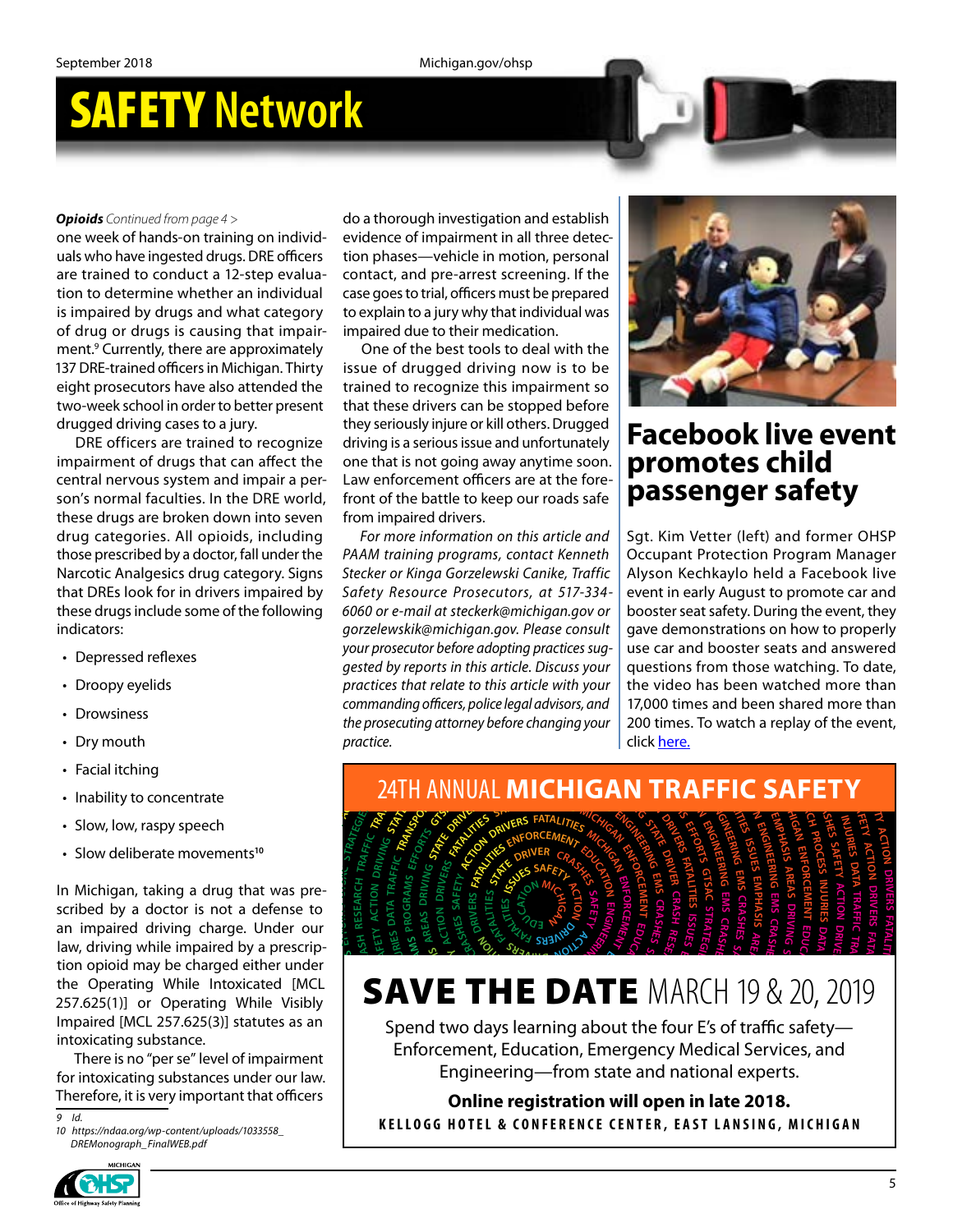## SAFETY **Network**

## **2017 MADD Michigan Lifesavers Award Recipients**

The 2017 Mothers Against Drunk Driving (MADD) Lifesavers Award winners for the state of Michigan were honored at a luncheon in Mt. Pleasant on June 7. Congratulations to all nominees and award recipients, who are listed below.

#### **OUTSTANDING OFFICER**

**Ofc. Wes Evans**—Grand Blanc Township Police Department

**Ofc. Rick Samuel**—Michigan State University Police Department

**Ofc. Kurt Solomonson**—Mt. Pleasant Police Department

**Ofc. Robert Schurig**—Westland Police Department

#### **OUTSTANDING ROOKIE OF THE YEAR**

**Dep. Kyle Baker**—Allegan County Sheriff's **Office** 

**Ofc. Kirby Frantti**—Ishpeming Police Department

**Tpr. Cody T. Mayer**—Michigan State Police (MSP)—Sault Ste. Marie Post

#### **OUTSTANDING TROOPER**

**Tpr. Travis Peterson**—MSP—Cadillac Post **Tpr. Geoffrey Joseph**—MSP—Brighton Post **Tpr. Casey Omiljan**—MSP—Lakeview Post

#### **OUTSTANDING DEPUTY**

**Dep. Gregory Simmons**—Macomb County Sheriff's Office **Dep. Aaron Griffin**—Marquette County Sheriff's Office **Dep. Christopher Freriks**—Newaygo Sheriff's Office

### **RECOGNITION OF EXCELLENCE**

**Gladstone Post**—MSP **Dep. Andrew Jonkman**—Kent County Sheriff's Office

#### **DAVID M. SCHIEBER MADD LIFESAVERS AWARD**

#### *Prosecuting Attorneys Association of Michigan*

**Paul Fehrman**, Special Assistant Attorney General, Genesee County Prosecutor's **Office** 

#### **OUTSTANDING LAW ENFORCEMENT AGENCY**

**Huron Township Police Department Kent County Sheriff's Office**

#### **LEWIS TYLER LONGEVITY CAREER ACHIEVEMENT AWARD**

**Lt. Bruce Krot**—Dearborn Heights Police **Department** 

#### **THE 2017 OLIVIA CLEVELAND GRATITUDE AWARD**

**Sgt. Jennifer Miles**—Oakland County Sheriff's Office



*Insp. Scott Marier (L) presents the award for Trooper of the year to Tpr. Casey Omiljan (C) and Tpr. Geoffery Joseph (R). Tpr. Travis Peterson was not present but also was awarded Trooper of the Year.*



*PAAM Traffic Safety Attorney Ken Stecker (L) and Prosecuting Attorney David Leyton (R) present the David M. Schieber Award to Assistant Prosecutor Paul Fehrman (C), Genesee County.*

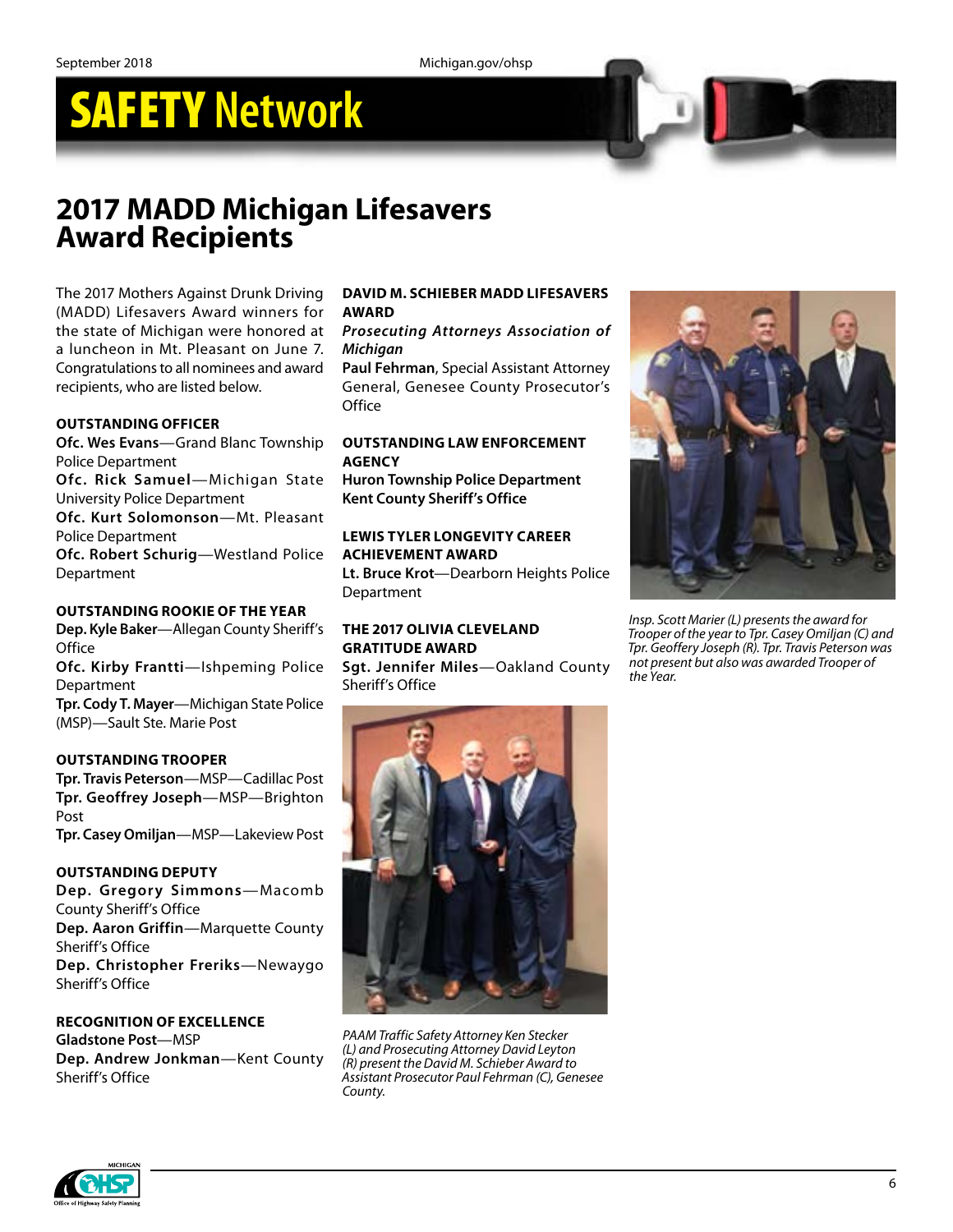# SAFETY **Network**

### **GTSAC seeks nominations for outstanding traffic safety achievements**



Each year the GTSAC honors individuals, organizations, and programs by presenting awards for outstanding traffic contributions to traffic safety in Michigan. This is a chance to

honor the best of the state's traffic safety community: people of all ages who are motivated to seek changes and improvements and who work effectively as an individual or as part of a team.

#### **OUTSTANDING TRAFFIC SAFETY ACHIEVEMENT AWARD**

Award winners will be individuals or organizations whose contributions during 2018 are judged to stand above others in the state. Nominations must include a welldefined problem and present clear and measurable results.

#### **STUDENT AWARD**

The GTSAC will recognize a high school or college student engaged in a traffic safety program.

#### **RICHARD H. AUSTIN LONG-TERM TRAFFIC SAFETY ACHIEVEMENT AWARD**

Award winners will be individuals or organizations judged to best represent "the

spirit of traffic safety" through a sustained, long-term contribution (10 years or longer) and commitment to traffic safety in Michigan.

#### **INDIVIDUALS, COALITIONS, ASSOCIATIONS, ORGANIZATIONS, AGENCIES**

Multiple programs or a single, long-term traffic safety effort are eligible. GTSAC member agencies are not eligible.

The GTSAC will present the awards at a luncheon March 20, 2019, during the Michigan Traffic Safety Summit at the Kellogg Center in East Lansing.

Award nominations must be received by November 2, 2018. An electronic version of the nomination form is available at Michigan.gov/gtsac.

### **PARTNER PROFILE Criminal Justice Information Center**



The MSP Criminal Justice Information Center (CJIC) started as the Criminal Investigation and Identification Division in 1935. Its primary mission at the time was focused on fingerprints. Michigan started requiring the fingerprinting of all felons in 1925 and today is one of six states that still base criminal histories 100 percent on fingerprints.

The CJIC is divided up into five sections: Security and Access, Criminal History, Field Support, Statewide Records Management, and Incidents. Within those five sections are 13 units, covering 145 positions. Dawn Brinningstaull is the director of CJIC, taking over in 2010 for Capt. Charles Bush.

All facets of the criminal justice system throughout the state, not just the MSP, rely on information the CJIC maintains. That includes, but is not limited to; criminal histories, sex offenders, pistol registrations, concealed pistol licenses, local law enforcement case management, traffic crashes, and crime data. The CJIC is also responsible for the administration of the Law Enforcement Information Network (LEIN), audit and training of CJIC programs, MSP's records management and officer daily systems, and the Michigan Criminal Justice Information Network.

The Traffic Crash Unit processes approximately 300,000 traffic crashes every year and in 2017, LEIN processed more than 360 million transactions.



You can learn more about the CJIC by clicking [here](https://www.michigan.gov/msp/0,4643,7-123-72297_24055---,00.html).